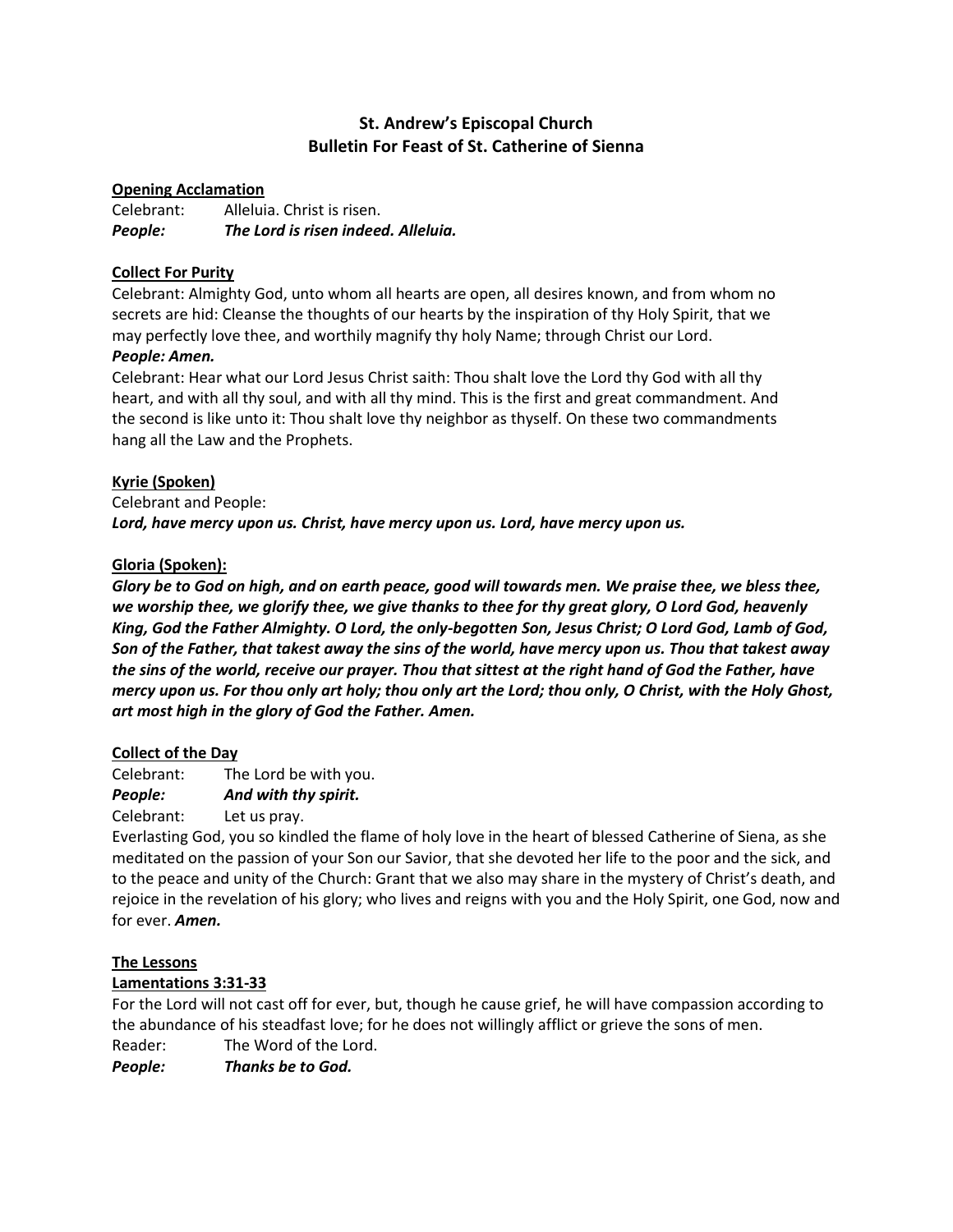#### **Psalm 119:73-80**

*73 Thy hands have made and fashioned me; give me understanding that I may learn thy commandments.*

*74 Those who fear thee shall see me and rejoice, because I have hoped in thy word. 75 I know, O Lord, that thy judgments are right, and that in faithfulness thou hast afflicted me. 76 Let thy steadfast love be ready to comfort me according to thy promise to thy servant. 77 Let thy mercy come to me, that I may live; for thy law is my delight. 78 Let the godless be put to shame, because they have subverted me with guile; as for me, I will meditate on thy precepts. 79 Let those who fear thee turn to me, that they may know thy testimonies.*

*80 May my heart be blameless in thy statutes, that I may not be put to shame!*

### **Second Reading: 1 John 1:5-2:2**

This is the message we have heard from him and proclaim to you, that God is light and in him is no darkness at all. If we say we have fellowship with him while we walk in darkness, we lie and do not live according to the truth; but if we walk in the light, as he is in the light, we have fellowship with one another, and the blood of Jesus his Son cleanses us from all sin. If we say we have no sin, we deceive ourselves, and the truth is not in us. If we confess our sins, he is faithful and just, and will forgive our sins and cleanse us from all unrighteousness. If we say we have not sinned, we make him a liar, and his word is not in us. My little children, I am writing this to you so that you may not sin; but if any one does sin, we have an advocate with the Father, Jesus Christ the righteous; and he is the expiation for our sins, and not for ours only but also for the sins of the whole world.

Reader: The Word of the Lord.

*People: Thanks be to God.*

## **Gospel: Luke 12:22-24,29-31**

Celebrant: The Holy Gospel of our Lord Jesus Christ according to St. Luke.

### *People: Glory be to thee, O Lord.*

And he said to his disciples, "Therefore I tell you, do not be anxious about your life, what you shall eat, nor about your body, what you shall put on. For life is more than food, and the body more than clothing. Consider the ravens: they neither sow nor reap, they have neither storehouse nor barn, and yet God feeds them. Of how much more value are you than the birds! And do not seek what you are to eat and what you are to drink, nor be of anxious mind. For all the nations of the world seek these things; and your Father knows that you need them. Instead, seek his kingdom, and these things shall be yours as well.

Celebrant: This is the Gospel of the Lord. *People: Praise be to thee O Christ.*

### **The Sermon**

The Reverend Harold V. Reed

## **The Nicene Creed**

Celebrant and People: *I believe in one God, the Father, the Almighty, maker of heaven and earth, and of all things visible and invisible; And in one Lord Jesus Christ, the only-begotten Son of God, begotten of his Father before all worlds, God of God, Light of Light, very God of very God, begotten, not made, being of one substance with the Father; by whom all things were made; who for us men and for our salvation came down from heaven, and was incarnate by the Holy Ghost of the Virgin Mary, and was made man; and was crucified also for us under Pontius Pilate; he suffered and was buried; and the*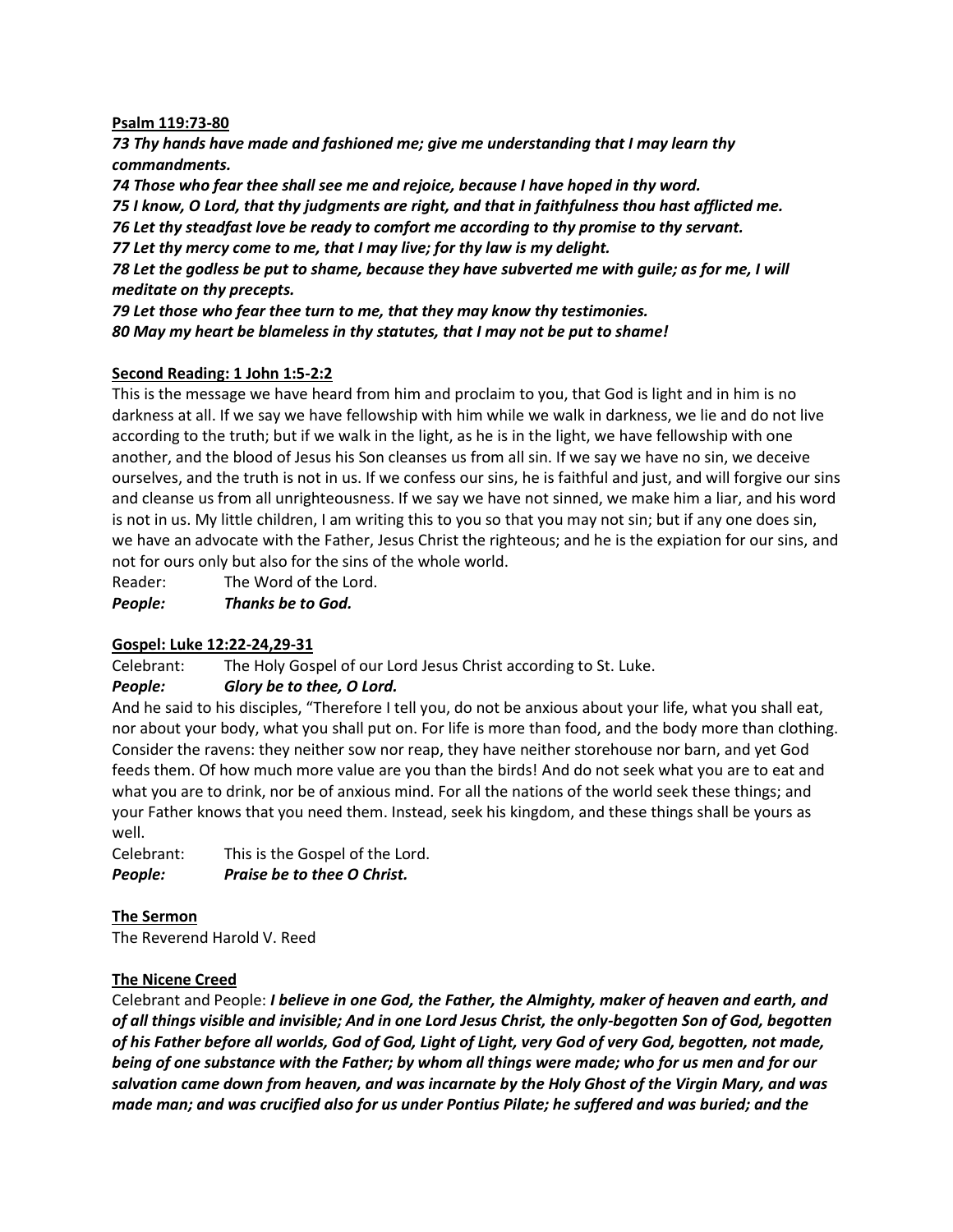*third day he rose again according to the Scriptures, and ascended into heaven and sitteth on the right hand of the Father; and he shall come again, with glory, to judge both the quick and the dead; whose kingdom shall have no end. And I believe in the Holy Ghost, the Lord, and Giver of Life, who proceedeth from the Father and the Son; who with the Father and the Son together is worshiped and glorified; who spake by the Prophets. And I believe one holy Catholic and Apostolic Church; I acknowledge one Baptism for the remission of sins; and I look for the resurrection of the dead, and the life of the world to come. Amen.*

### **The Prayer For The State**

[Prayer for the world and St. Andrew's]

Celebrant: Let us pray for the whole state of Christ's Church and the world.

Almighty and everliving God, who in thy holy Word hast taught us to make prayers, and supplications, and to give thanks for all men: Receive these our prayers which we offer unto thy divine Majesty, beseeching thee to inspire continually the Universal Church with the spirit of truth, unity, and concord; and grant that all those who do confess thy holy Name may agree in the truth of thy holy Word, and live in unity and godly love.

Give grace, O heavenly Father, to all bishops and other ministers, that they may, both by their life and doctrine, set forth thy true and lively Word, and rightly and duly administer thy holy Sacraments.

And to all thy people give thy heavenly grace, and especially to this congregation here present; that, with meek heart and due reverence, they may hear and receive thy holy Word, truly serving thee in holiness and righteousness all the days of their life.

We beseech thee also so to rule the hearts of those who bear the authority of government in this and every land, that they may be led to wise decisions and right actions for the welfare and peace of the world.

Open, O Lord, the eyes of all people to behold thy gracious hand in all thy works, that, rejoicing in thy whole creation, they may honor thee with their substance, and be faithful stewards of thy bounty.

And we most humbly beseech thee, of thy goodness, O Lord, to comfort and succor all those who, in this transitory life, are in trouble, sorrow, need, sickness, or any other adversity.

And we also bless thy holy Name for all thy servants departed this life in thy faith and fear, beseeching thee to grant them continual growth in thy love and service; and to grant us grace so to follow the good examples of all thy saints, that with them we may be partakers of thy heavenly kingdom.

Grant these our prayers, O Father, for Jesus Christ's sake, our only Mediator and Advocate. Amen.

### **The Confession of Sin and Absolution**

Celebrant: Ye who do truly and earnestly repent you of your sins, and are in love and charity with your neighbors, and intend to lead a new life, following the commandments of God, and walking from henceforth in his holy ways: Draw near with faith, and make your humble confession to Almighty God.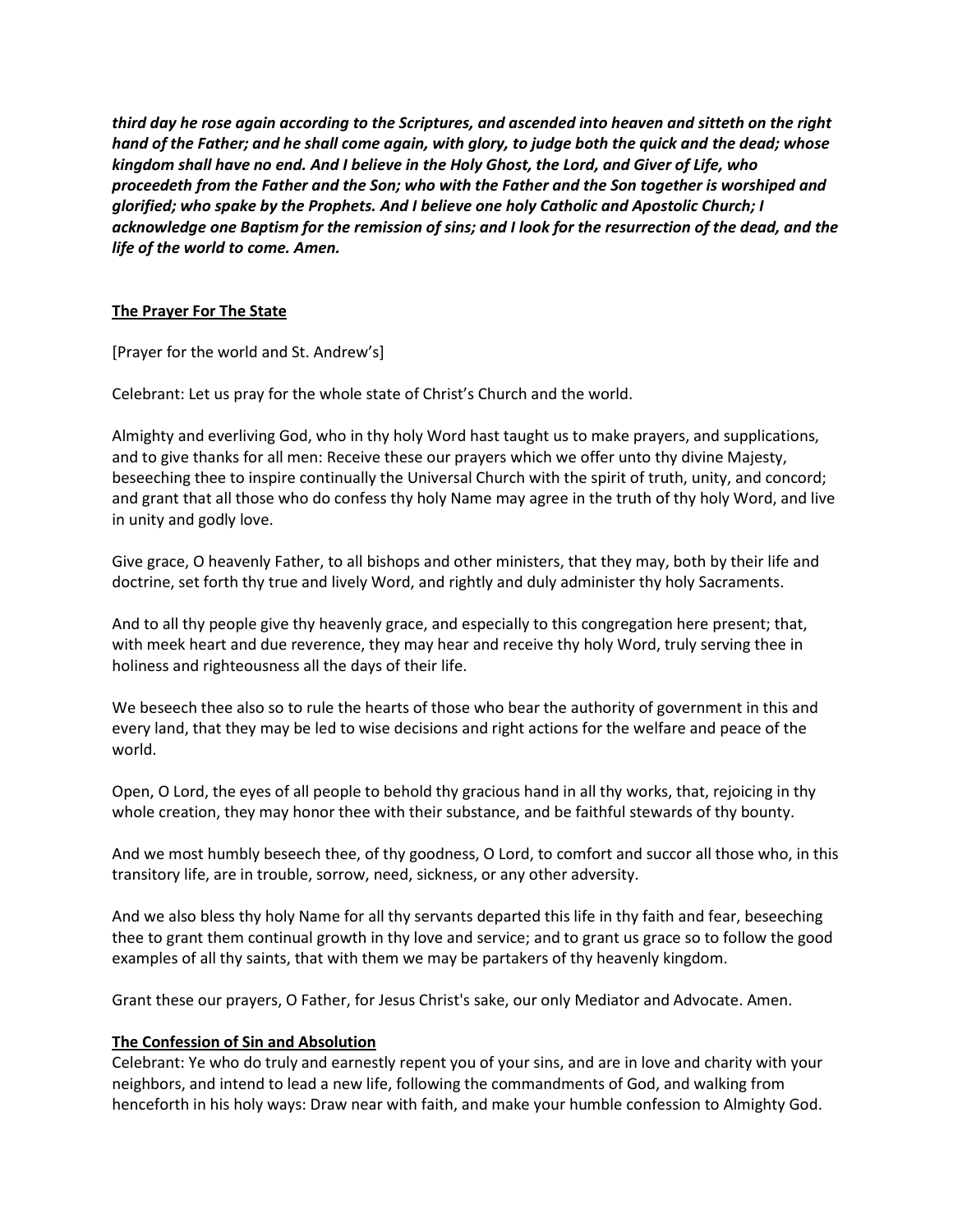Celebrant and People: *Almighty God, Father of our Lord Jesus Christ, maker of all things, judge of all men: We acknowledge and bewail our manifold sins and wickedness, which we from time to time most grievously have committed, by thought, word, and deed, against thy divine Majesty, provoking most justly thy wrath and indignation against us. We do earnestly repent, and are heartily sorry for these our misdoings; the remembrance of them is grievous unto us, the burden of them is intolerable. Have mercy upon us, have mercy upon us, most merciful Father; for thy Son our Lord Jesus Christ's sake, forgive us all that is past; and grant that we may ever hereafter serve and please thee in newness of life, to the honor and glory of thy Name; through Jesus Christ our Lord. Amen.*

Celebrant: Almighty God, our Heavenly Father, who of his great mercy hath promised forgiveness of sins to all those who with hearty repentance and true faith turn unto him, have mercy upon you, pardon and deliver you from all your sins, confirm and strengthen you in all goodness, and bring you to everlasting life; through Jesus Christ our Lord. *Amen.*

Celebrant: Hear the word of God all who truly turned to him. Come unto me, all ye that travail and are heavy laden, and I will refresh you. For God so loved the world, that he gave his only-begotten Son, to the end that all that believe in him should not perish, but have everlasting life. This is a true saying, and worthy of all men to be received, that Christ Jesus came into the world to save sinners. If any man sin, we have an Advocate with the Father, Jesus Christ the righteous; and he is the perfect offering for our sins, and not for ours only, but for the sins of the whole world.

Celebrant: Walk in love, as Christ loved us and gave himself up for us, an offering and sacrifice to God.

#### **The Great Thanksgiving: Eucharistic Prayer I**

### [Opening Blessing]

| People:    | It is meet and right so to do.        |
|------------|---------------------------------------|
| Celebrant: | Let us give thanks unto our Lord God. |
| People:    | We lift them up unto the Lord.        |
| Celebrant: | Lift up your hearts.                  |
| People:    | And with thy spirit.                  |
| Celebrant: | The Lord be with you.                 |

It is very meet, right, and our bounden duty, that we should at all times, and in all places, give thanks unto thee, O Lord, holy Father, almighty, everlasting God.

#### [Proper Preface]

Therefore with Angels and Archangels, and with all the company of heaven, we laud and magnify thy glorious Name; evermore praising thee, and singing.

#### **Sanctus (Spoken):**

Celebrant and People: *Holy, holy, holy, Lord God of Hosts: Heaven and earth are full of thy glory. Glory be to thee, O Lord Most High. Blessed is he that cometh in the name of the Lord. Hosanna in the highest.*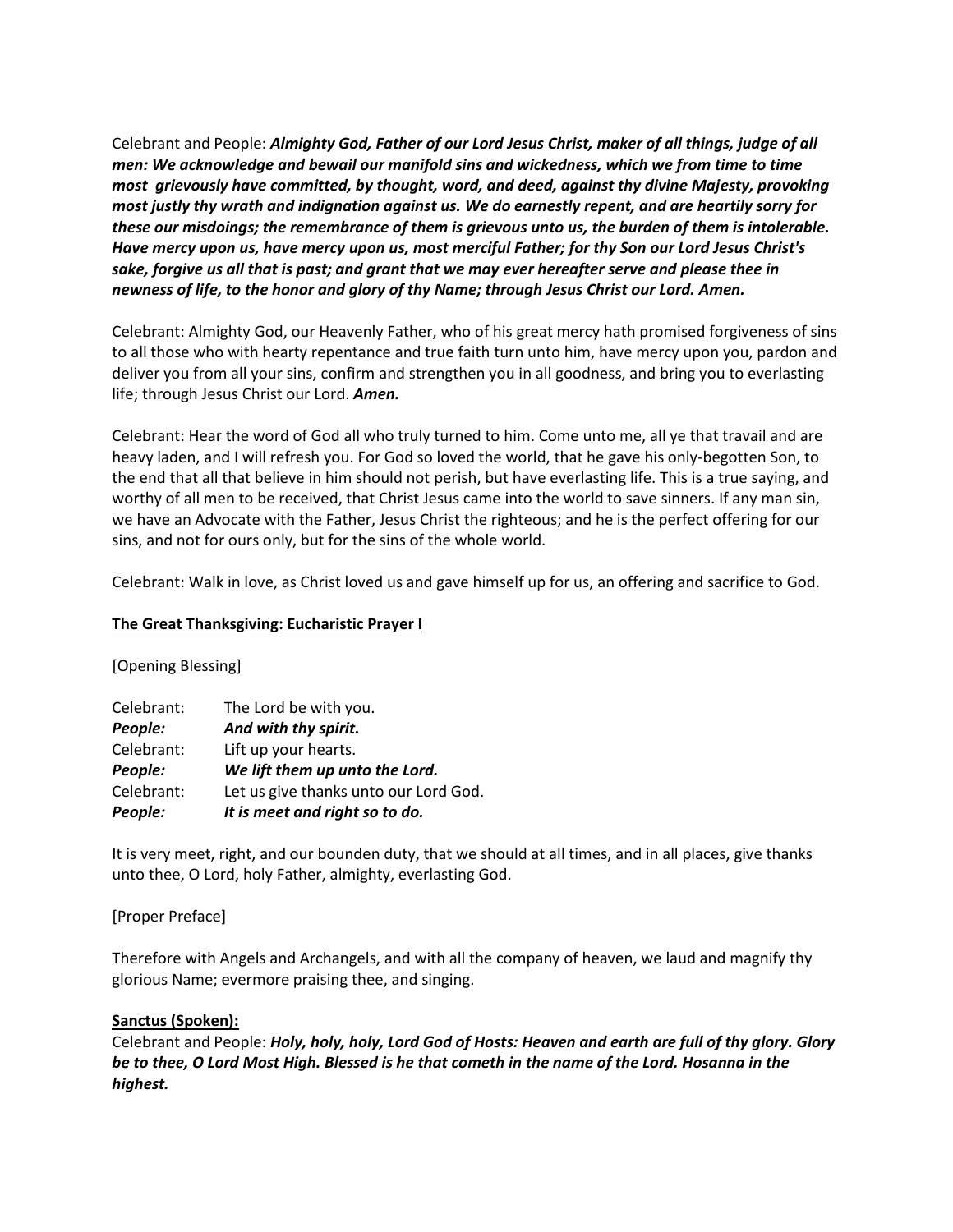All glory be to thee, Almighty God, our heavenly Father, for that thou, of thy tender mercy, didst give thine only Son Jesus Christ to suffer death upon the cross for our redemption; who made there, by his one oblation of himself once offered, a full, perfect, and sufficient sacrifice, oblation, and satisfaction, for the sins of the whole world; and did institute, and in his holy Gospel command us to continue, a perpetual memory of that his precious death and sacrifice, until his coming again.

For in the night in which he was betrayed, he took bread; and when he had given thanks, he broke it, and gave it to his disciples, saying, "Take, eat, this is my Body, which is given for you. Do this in remembrance of me."

Likewise, after supper, he took the cup; and when he had given thanks, he gave it to them, saying, "Drink ye all of this; for this is my Blood of the New Testament, which is shed for you, and for many, for the remission of sins. Do this, as oft as ye shall drink it, in remembrance of me."

Wherefore, O Lord and heavenly Father, according to the institution of thy dearly beloved Son our Savior Jesus Christ, we, thy humble servants, do celebrate and make here before thy divine Majesty, with these thy holy gifts, which we now offer unto thee, the memorial thy Son hath commanded us to make; having in remembrance his blessed passion and precious death, his mighty resurrection and glorious ascension; rendering unto thee most hearty thanks for the innumerable benefits procured unto us by the same.

And we most humbly beseech thee, O merciful Father, to hear us; and, of thy almighty goodness, vouchsafe to bless and sanctify, with thy Word and Holy Spirit, these thy gifts and creatures of bread and wine; that we, receiving them according to thy Son our Savior Jesus Christ's holy institution, in remembrance of his death and passion, may be partakers of his most blessed Body and Blood.

And we earnestly desire thy fatherly goodness mercifully to accept this our sacrifice of praise and thanksgiving; most humbly beseeching thee to grant that, by the merits and death of thy Son Jesus Christ, and through faith in his blood, we, and all thy whole Church, may obtain remission of our sins, and all other benefits of his passion.

And here we offer and present unto thee, O Lord, our selves, our souls and bodies, to be a reasonable, holy, and living sacrifice unto thee; humbly beseeching thee that we, and all others who shall be partakers of this Holy Communion, may worthily receive the most precious Body and Blood of thy Son Jesus Christ, be filled with thy grace and heavenly benediction, and made one body with him, that he may dwell in us, and we in him.

And although we are unworthy, through our manifold sins, to offer unto thee any sacrifice, yet we beseech thee to accept this our bounden duty and service, not weighing our merits, but pardoning our offences, through Jesus Christ our Lord; By whom, and with whom, in the unity of the Holy Ghost, all honor and glory be unto thee, Almighty Father, now and forever. *Amen.*

Celebrant: And now, as our Savior Christ hath taught us, we are bold to say:

Celebrant and People: *Our Father, who art in heaven, hallowed be Thy name. Thy kingdom come, Thy will be done, on earth as it is in heaven. Give us this day our daily bread. And forgive us our trespasses, as we forgive those who trespass against us. And lead us not into temptation, but deliver us from evil. For Thine is the kingdom, and the power, and the glory, forever and ever. Amen.*